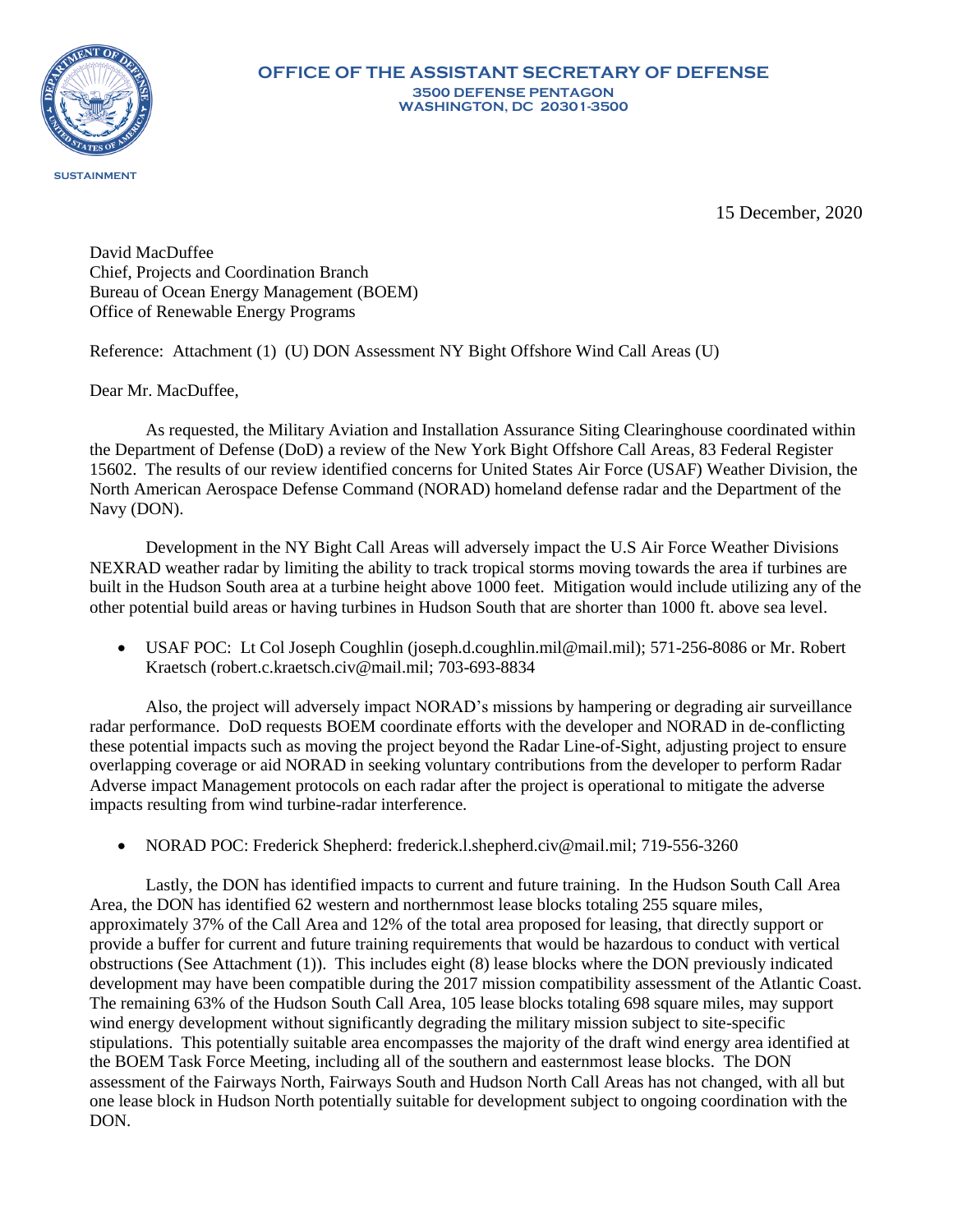Encroachment is often irreversible and as the New York Bight continues to see increased density of offshore wind energy development, few areas will remain free and clear to support DON training activities. Therefore, the DoD requests BOEM defer leasing all remaining unleased portions of W-107B/C as well as lease blocks in W-107A within 30 nautical miles of the New Jersey coastline if BOEM moves forward with leasing in the Hudson South Call Area. Any vertical obstructions in these areas would foreclose the DON's ability to safely conduct training missions in the region such as low-level rotary wing aircraft operations.

• DON POC: Matthew Senska: matthew.senska@navy.mil; 703-614-2201

Thank you for the opportunity to coordinate on the New York Bight Call Areas. We are providing the contact information for the affected missions to facilitate open discussion, but the Clearinghouse retains ovesight when you require DoD input. If you have any questions, please contact me at [steven.j.sample4.civ@mail.mil](mailto:steven.j.sample4.civ@mail.mil) or at 703-571-0076.

Sincerely,

Steven J. Sample Executive Director Military Aviation and Installation Assurance Siting Clearinghouse